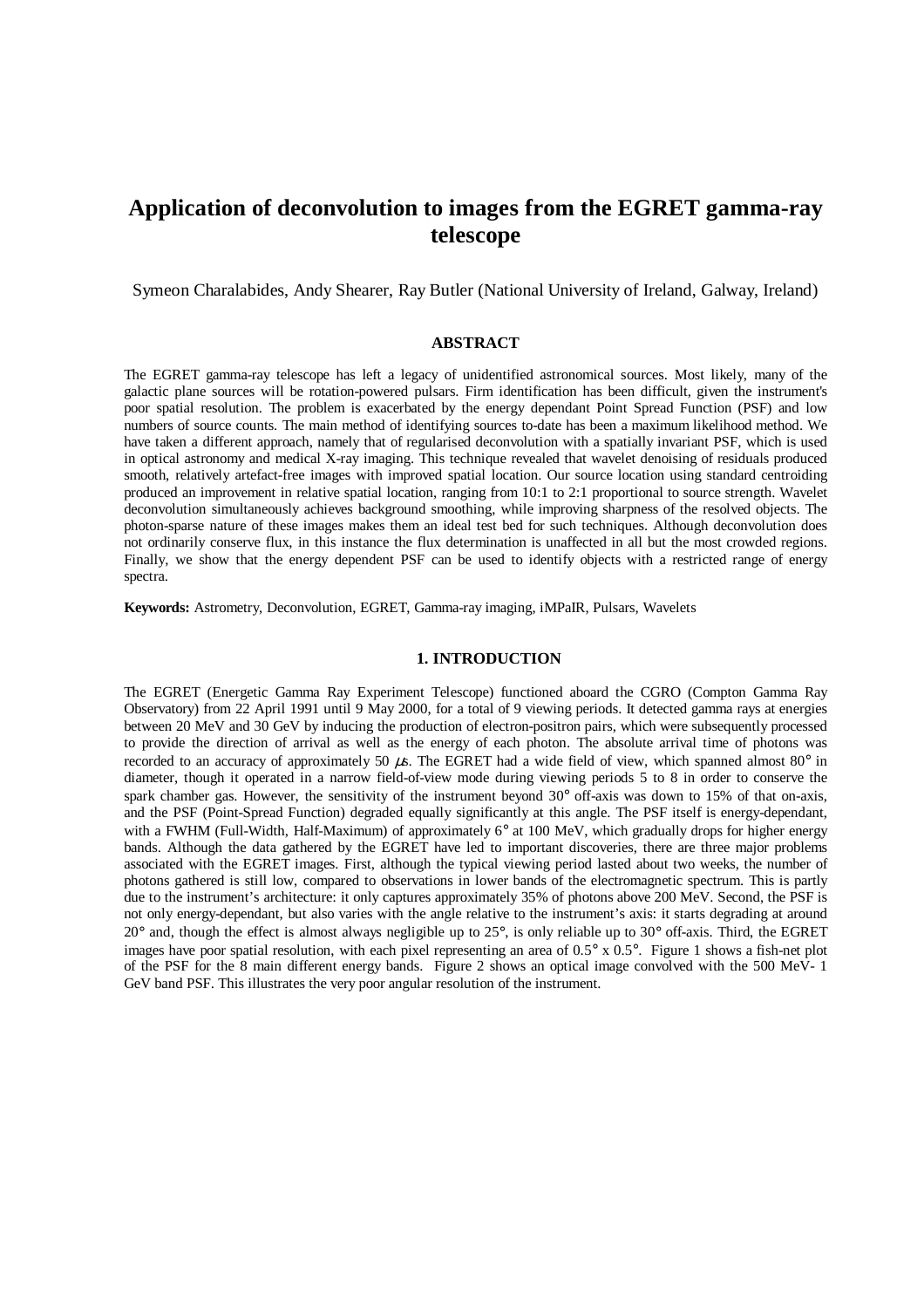

Fig. 1: Observed PSF of EGRET images for the energy bands (top row) 70-100, 100-150, 150-300, 300-500 and (bottom row) 500- 1000, 1000-2000, 2000-4000, 4000-10000 MeV, plotted using IRAF, with a grid size of 16°x16°.



Fig. 2: An optical image, 15° across – effectively the motorcycle is at 2 meters, and how the EGRET would "see" it (Copyright 2000, Gold & Goose)

One of the major EGRET results has been the large number of unresolved sources: the  $3<sup>rd</sup>$  EGRET catalog (Hartman et al, 1999) lists 66 high-confidence identifications of blazars, 27 lower-confidence potential blazars and 170 unidentified sources out of a total of 271 gamma-ray sources in the energy bands between 100 MeV and 10 GeV. This is due primarily to the poor spatial resolution and the concentration of objects with the galactic plane. Figure 3a shows a composite EGRET image in the 500-1000 MeV range of the region around the Crab pulsar. Figure 3b shows part of this region in the optical – the whole image is smaller than the EGRET PSF for this region. Figures 3c and 3d further enhance in the optical region to demonstrate the massive resolution difference between optical and gamma-ray observations. It is obvious that only bright, well-defined sources will be clearly identified with EGRET images. One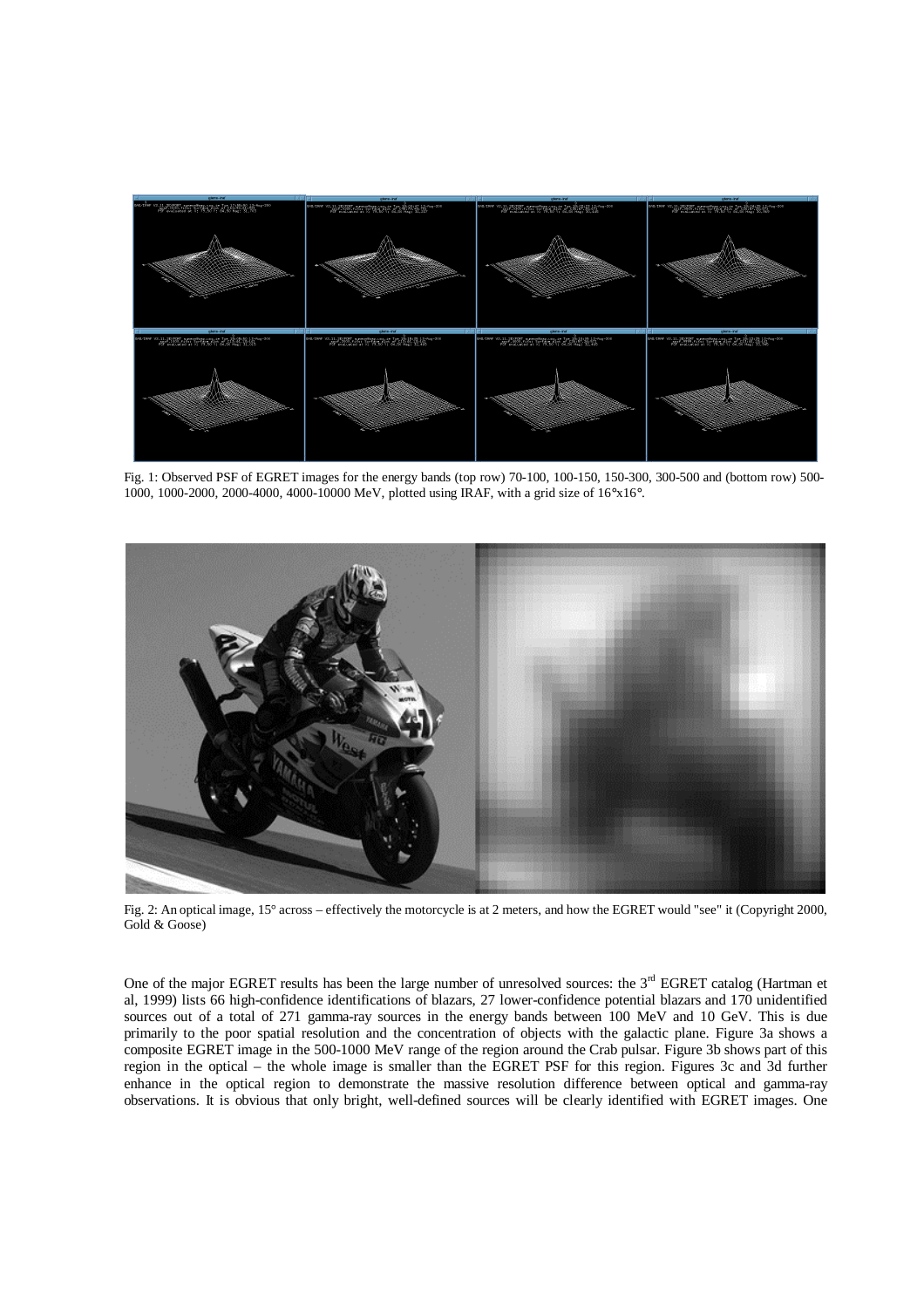technique has been to look for pulsars – isolated neutron stars with rapid (< 1 second) rotation periods. If we can find in a region of the sky an EGRET signal which is modulated at the same period as a known pulsar in that region, then clearly the source is a pulsar. Seven such objects were identified in this way. Other objects identified include large supernova remnants and active galactic nuclei – the blazars referred to earlier



Fig. 3: (a) EGRET image centered at the Crab pulsar. The 1° x 1° square is the same area covered by the optical image (b) (b) Ground-based optical image from the Digital Sky Survey. The squared area is enlarged on image (c) (c) Palomar observatory ground-based optical image. Image (d) is a rough enlargement of the squared area. (d) HST (Hubble Space Telescope) optical image of the inside of the Crab nebula. An arrow points to the Crab pulsar itself, source of the EGRET signal.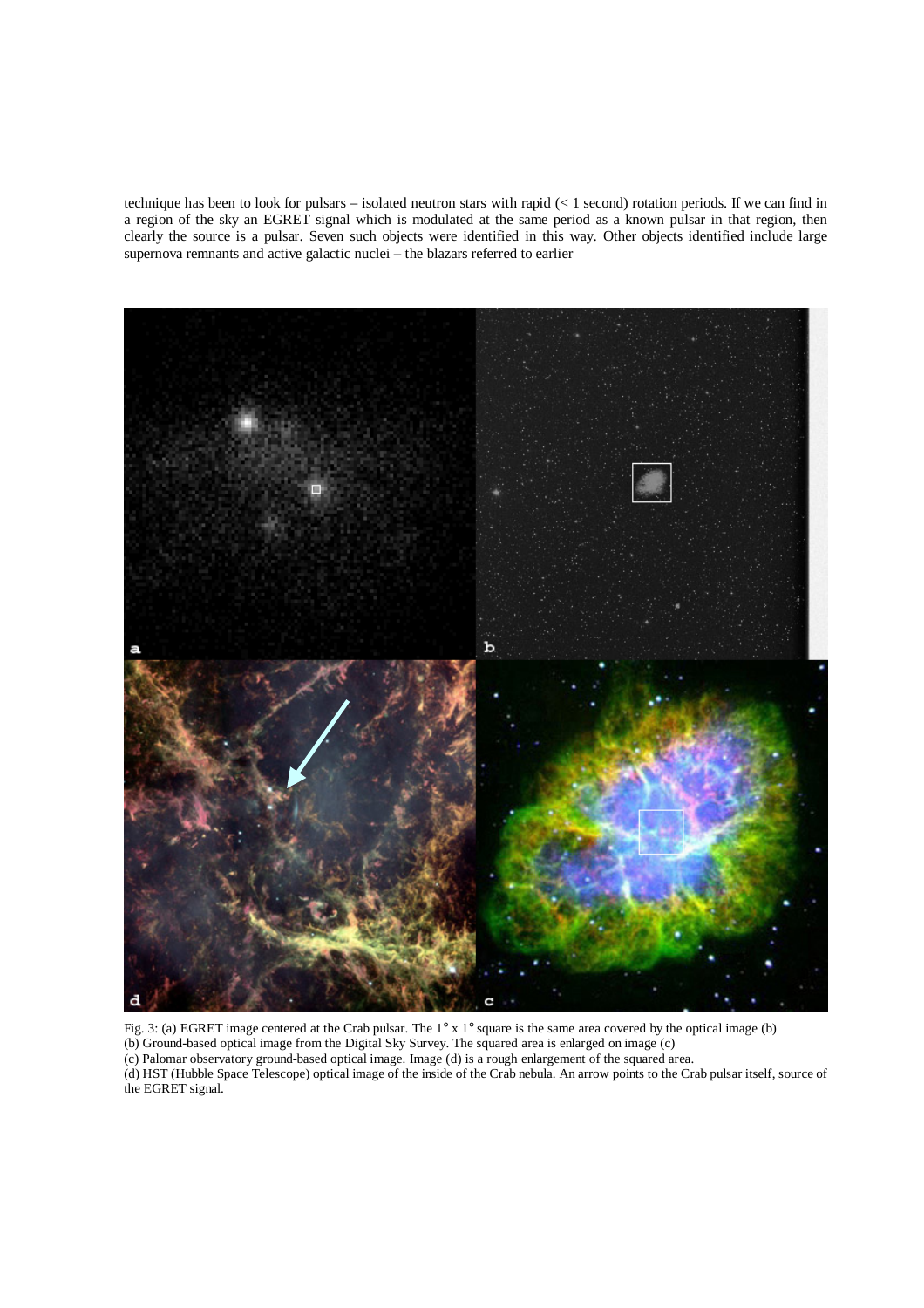#### **2. DECONVOLUTION**

#### **2.1 Image Restoration**

The process of recovering or estimating the object image  $O(x, y)$  from an observed image  $I(x, y)$  in Equation 2.1 is a well studied problem in image processing. When the PSF  $P(x, y)$  is unknown the problem is referred to as blind deconvolution. In our case however we assume that the PSF is known.

(2.1) 
$$
I(x, y) = O(x, y) * P(x, y) + N(x, y)
$$

The process of recovering  $O(x, y)$  then becomes an inverse problem. Although it is possible to find the inverse of Equation 2.1 by Fourier transform, the result is not satisfactory due to amplification of high frequency noise  $N(x,y)$ . This type of inverse problem related to image restoration has been the subject of much research in astronomy. The approach adopted by Lucy (1974) derives from the Bayes theorem. The solution given by Equation 2.2 effectively finds an estimate  $\psi(x, y)$  that maximizes the likelihood of the observed image  $I(x, y)$  at each iteration. The *n*th estimate  $\psi_n(x, y)$ is given by

(2.2) 
$$
\psi_n(x, y) = \psi_{n-1}(x, y) \left[ \frac{I(x, y)}{\psi_{n-1}(x, y) * P(x, y)} \right] * P(-x, -y)
$$

The success of this in astronomical image restoration is due in part to the ability to accurately measure the PSF. Likewise the success of this technique in restoration of EGRET images will be determined by the accuracy to which the PSF is measured from a particular source and its applicability to other sources. We should note that this generalized form allows for a spatially variant PSF.

#### **2.2 Regularized Deconvolution**

In practice the image restoration algorithm described above suffers from amplification of noise as the number of iterations is increased. At a high enough number of iterations the image begins to break down. In effect noise present in the original image is mistaken for high frequency features. In order to overcome this limitation, Starck and Murtagh (1994) have proposed a regularization technique based on a wavelet denoising algorithm applied to the residual between iterations. The residual, R, is defined as

(2.3) 
$$
R^{n}(x, y) = I(x, y) - P(x, y) * E^{n}(x, y)
$$

where  $E^{n}(x, y)$  is the object estimate at the *n*th iteration. Specifically, the algorithm performs a hard threshold of the wavelet coefficients of the residual. The threshold level is set by a study of variation of Gaussian noise in this wavelet space. Although the algorithm proposed by Stark and Murtagh is effective, it is computationally demanding due to the redundant *à trous* wavelet transform applied. In addition the method used to set the denoising threshold is based on the assumption of Gaussian noise. In order to improve upon this we have developed an algorithm based on a non-redundant transform - the Daubechies wavelet, (Daubechies 1992), which is more efficient in terms of storage. We denoise the residual between iterations by using a soft thresholding (wavelet shrinkage), which is statistically more attractive then hard thresholding (Donoho1993). We select the level dependent soft threshold as a multiple k of the wavelet coefficient standard deviation. We have developed a parallel spatially variant version of this algorithm, iMPaIR, which is released under a GNU Public Licence.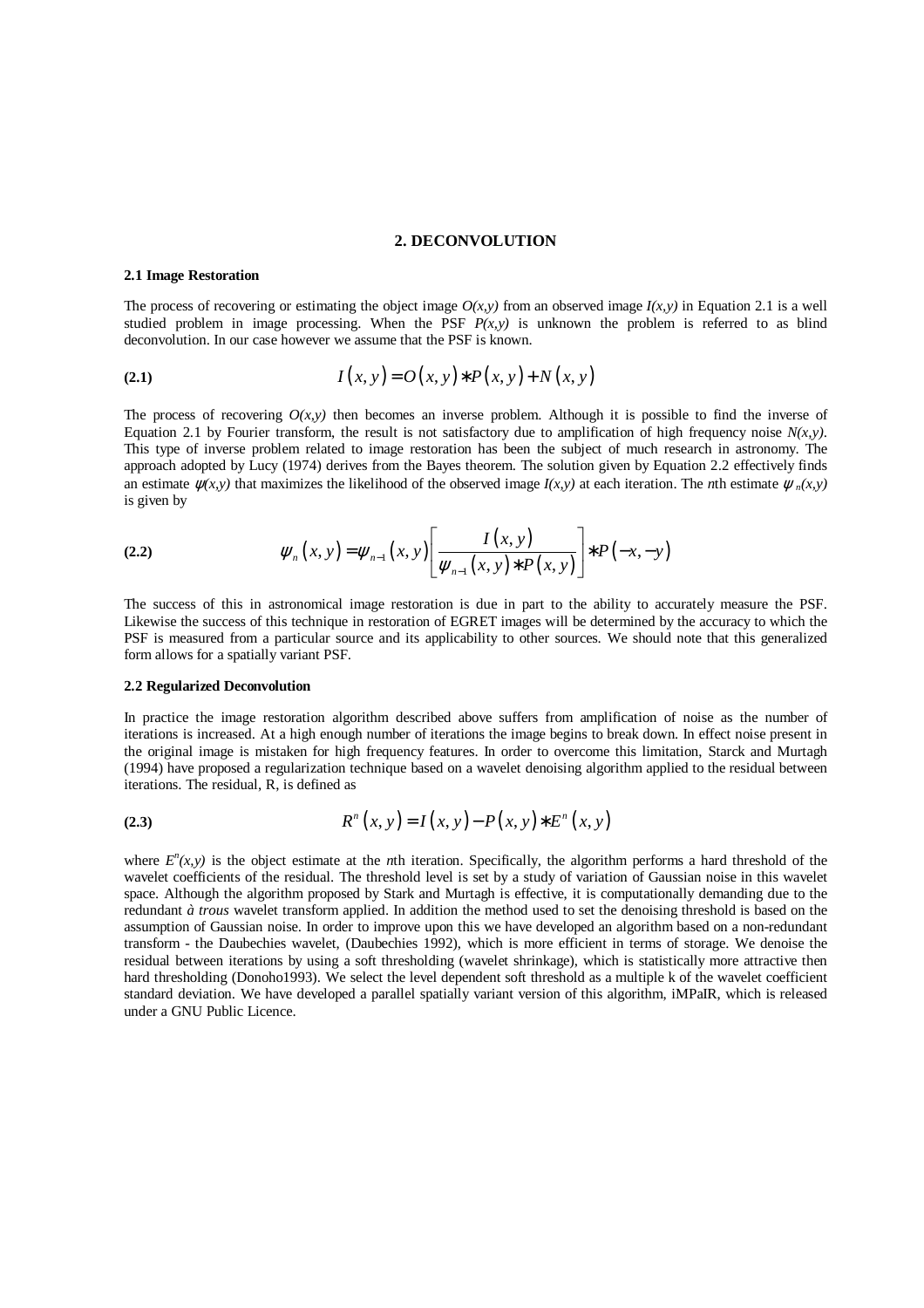### **3. APPLICATION TO EGRET IMAGES**

In order to apply the Richardson-Lucy deconvolution with wavelet denoising to the EGRET images, we started by capturing the PSF for the 8 highest out of 10 energy bands. The object we chose as our point of reference was the Vela pulsar (SNR 263.4-03.0) because it has a strong emission in all the gamma-ray energy bands, and there are no other strong point sources inside the 20° circle around it, which might distort the computed PSF. Also, Vela was inside the  $25^{\circ}$  circle around the instrument's axis a total of 14 times, spanning from the 1<sup>st</sup> to the 9<sup>th</sup> viewing period, amounting to a total exposure time of roughly 128 days. This yields good photon statistics which improves the PSF model accuracy. After extracting the PSF, we chose to sub-sample the images to be deconvolved by 3. The images themselves were subsampled using a 'nearest neighbour' algorithm, which simply expands each pixel to 9 of the same value. Obviously, we would have to magnify the PSF by the same factor. However, we did this using a linear algorithm which smoothens the PSF curve – given the increased information in the PSF source.



Fig. 4: Galactic centre, before (left) and after (right) deconvolution. The energy bands from top to bottom are: 300-500, 500-1000, 1000-2000, 2000-4000 MeV.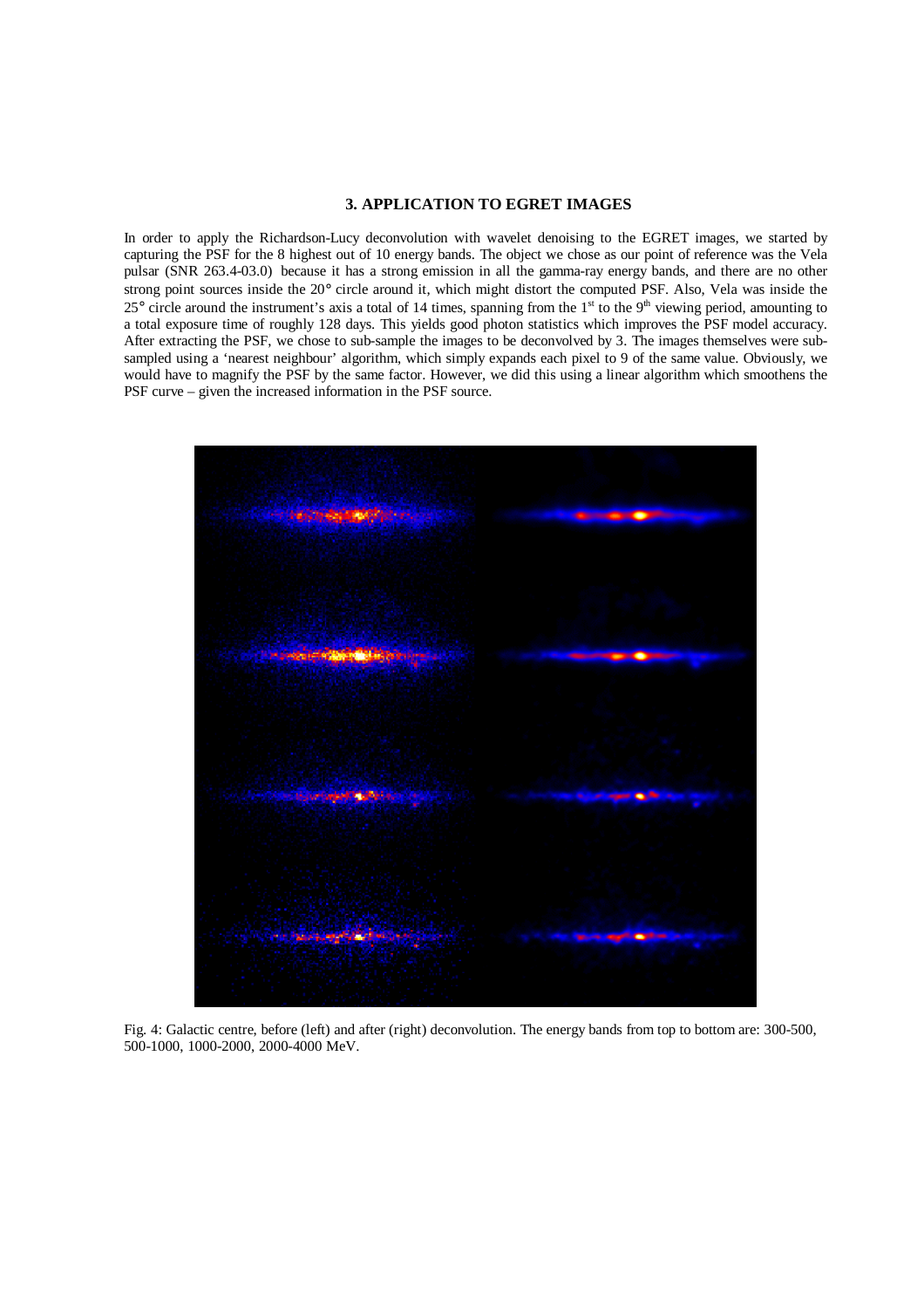Initially we worked on two distinct images, one centered at Geminga (PSR J0633+1745) and including the Crab pulsar, and one centered at 3EG J1800-2338, which includes the galactic centre. Both images were made by adding all the images with the desired object (centre) within 20° off-axis. The four energy bands with the best signal-to-noise ratio are the 300-500, 500-1000, 1000-2000 and 2000-4000 MeV bands. We deconvolved the chosen images with a number of 15, 10, 5 and 3 iterations respectively, a wavelet level of 3 and a sigma threshold of k=15 for the denoising process. In all cases we used a spatially invariant PSF.

Figures 4 and 5 show the raw and deconvolved images for the region around the galactic centre and Geminga respectively. In both cases the images are subsampled by 3x3 from the original coordinates and cover a region that spans at least  $40^{\circ}x40^{\circ}$ . The images have been resized for this illustration and do not demonstrate the full or real improvement achieved. Deconvolution was handled by the iMPaIR software with wavelet denoising. Table 1 shows the error in position for the raw and deconvolved images.



Fig. 5: Geminga and the Crab, before (left) and after (right) deconvolution. The energy bands from top to bottom are: 300-500, 500- 1000, 1000-2000, 2000-4000 MeV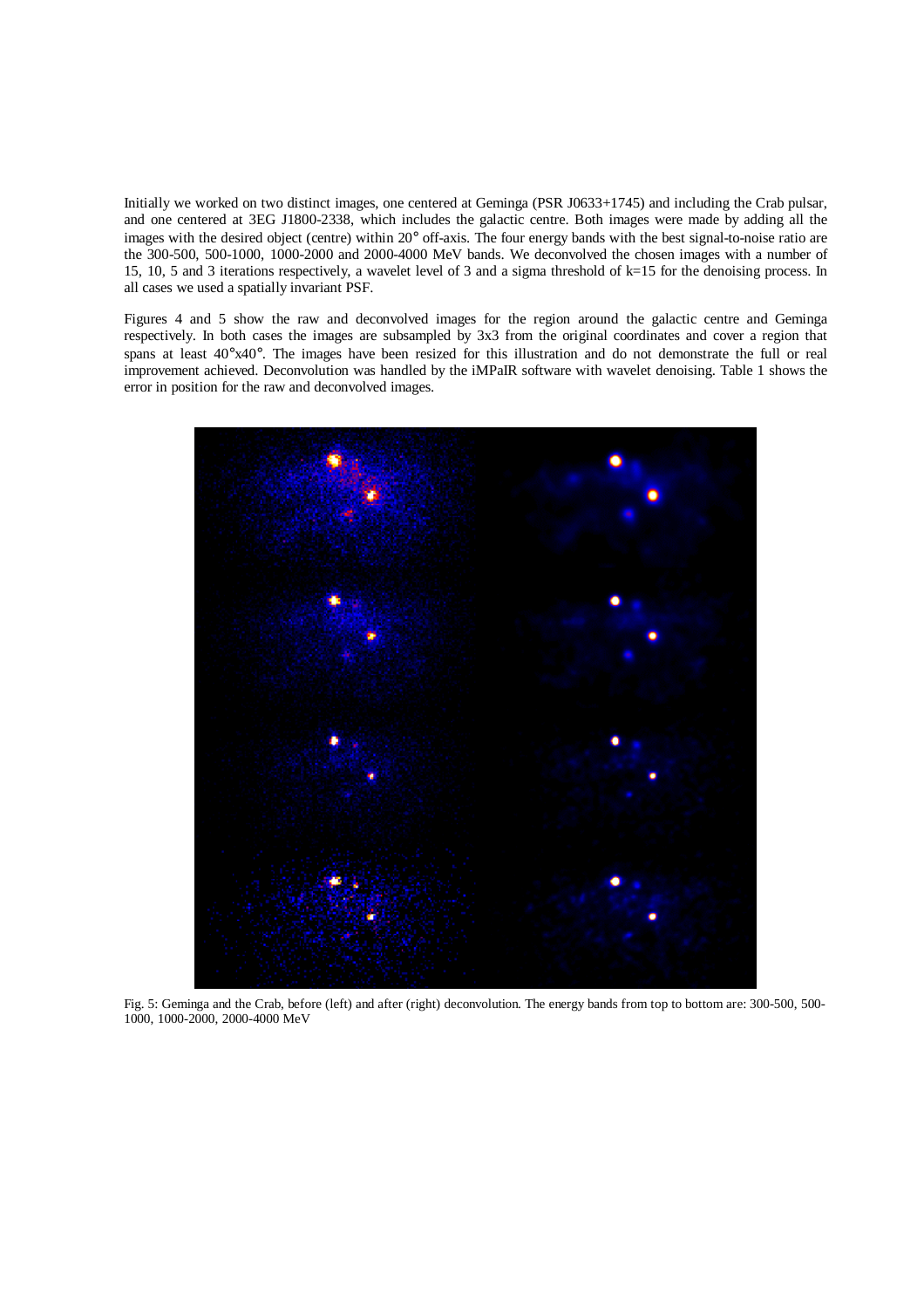| Object       | <b>Energy</b> | X error   | Y error      | X error       | Y error       |
|--------------|---------------|-----------|--------------|---------------|---------------|
|              |               | (raw)     | $\text{raw}$ | (deconvolved) | (deconvolved) |
| 3EG          | 300-500       | 0.0398    | 0.0361       | 0.0061        | 0.0105        |
| J0534+2200   | 500-1000      | 0.0308    | 0.0290       | 0.0066        | 0.0065        |
|              | 1000-2000     | 0.0373    | 0.0302       | 0.0057        | 0.0041        |
| (Crab)       | 2000-4000     | 0.0397    | 0.0375       | 0.0062        | 0.0057        |
| 3EG          | 300-500       | 0.0319    | 0.0352       | 0.0190        | 0.0453        |
| $J0617+2238$ | 500-1000      | No source |              | 0.0072        | 0.0249        |
|              | 1000-2000     | 0.0548    | 0.0521       | 0.0069        | 0.0339        |
|              | 2000-4000     | 0.0526    | 0.0554       | 0.0246        | 0.0069        |
| 3EG          | 300-500       | 0.0591    | 0.0730       | 0.0068        | 0.0155        |
| $J0530+1323$ | 500-1000      | 0.0970    | 0.0695       | 0.0072        | 0.0118        |
|              | 1000-2000     | 0.0283    | 0.0391       | 0.0143        | 0.0036        |
|              | 2000-4000     | 0.0403    | 0.0481       | 0.0309        | 0.0176        |
| 3EG          | 300-500       | 0.0459    | 0.0476       | 0.0086        | 0.0109        |
| J0633+1751.  | 500-1000      | 0.0335    | 0.0278       | 0.0051        | 0.0038        |
|              | 1000-2000     | 0.0367    | 0.0294       | 0.0043        | 0.0081        |
| (Geminga)    | 2000-4000     | 0.0329    | 0.0333       | 0.0044        | 0.0094        |
| 3EG          | 300-500       | 0.0625    | 0.0417       | 0.0053        | 0.0008        |
| J1746-2851   | 500-1000      | 0.1211    | 0.0679       | 0.0034        | 0.0011        |
|              | 1000-2000     | 0.0566    | 0.0575       | 0.0099        | 0.0126        |
|              | 2000-4000     | 0.0521    | 0.0496       | 0.0147        | 0.0087        |
| 3EG          | 300-500       | 0.0452    | 0.1539       | 0.0147        | 0.0017        |
| J1733-1313   | 500-1000      | 0.0304    | 0.0600       | 0.0106        | 0.0063        |
|              | 1000-2000     | 0.0748    | 0.0945       | 0.0182        | 0.0109        |
|              | 2000-4000     | 0.0691    | 0.0245       | 0.0159        | 0.0314        |

Table 1: Raw and deconvolved positions obtained by fitting a Gaussian profile to the images. The errors are in degrees. Although the PSF of the high energy region is much narrower than that for lower energies (see Fig. 1), the accuracy remains roughly constant due to the much poorer photon statistics in the higher energy regime**.** 



Fig. 6: Enlargement of the 500-1000 MeV image around Geminga. The left panel is the raw image and the right the deconvolved. The large cross marks the projected centre of a Gaussian fit of an area roughly 2° around it and the small cross marks the position of the bright X-ray source 1RXS J060701.4+174202. The distance between them is 0.154 °.